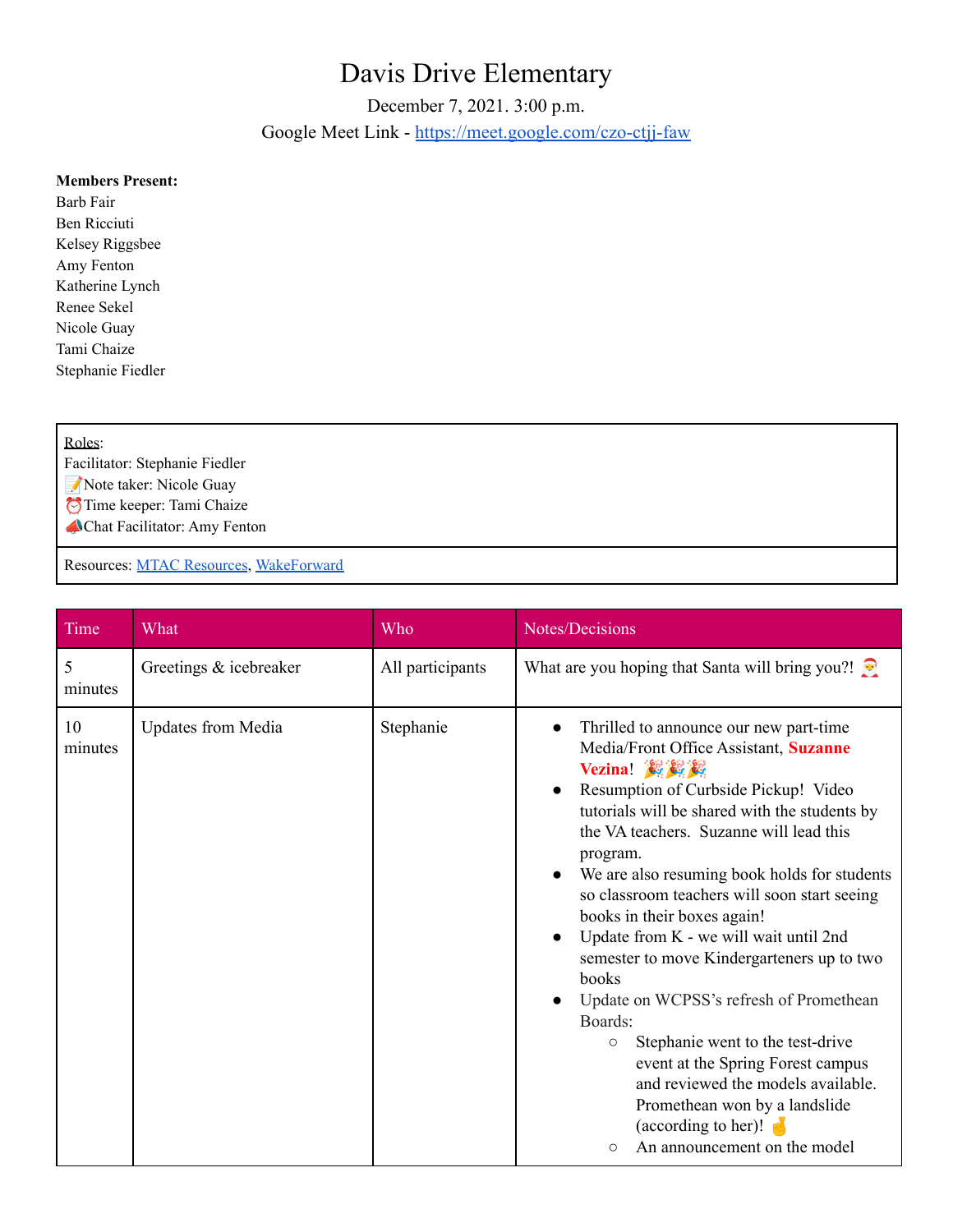|                  |                                    |                                              | should be coming soon and<br>bids/ordering soon after. Hopefully,<br>we will have new interactive boards<br>by springtime<br>Update on 7 PTA Promethean interactive<br>boards:<br>Krista received an email from the<br>$\circ$<br>manufacturer that, due to supply<br>chain issues, delivery is delayed until<br>possibly March. We will keep you<br>posted.<br>WakeForward Focus - Family & Community<br>Partnerships - Our second DDES Family<br>Night at West Regional Public Library was<br>another big success! The kids did a<br>scavenger hunt & received their public<br>library cards & Express Book Bags. The next<br>one is Jan. 5th at 6 pm. All teachers are<br>welcome!<br>Our Scholastic Bookfair was a hit! Thanks<br>to Ms. Cutler for reading, Can I Be Your<br>Dog?, to the crowd!<br>Excellent news - WCPSS Digital Learning<br>Libraries has been approved to use ESSER<br>funds to replace library books lost during<br>pandemic-related closures. |
|------------------|------------------------------------|----------------------------------------------|--------------------------------------------------------------------------------------------------------------------------------------------------------------------------------------------------------------------------------------------------------------------------------------------------------------------------------------------------------------------------------------------------------------------------------------------------------------------------------------------------------------------------------------------------------------------------------------------------------------------------------------------------------------------------------------------------------------------------------------------------------------------------------------------------------------------------------------------------------------------------------------------------------------------------------------------------------------------------|
| $10 \text{ min}$ | <b>Updates from STEM</b>           | Nicole                                       | Carpool Google Doc Issue--any thoughts?<br>"Weekly Reboot"<br><b>Important message from Tech</b><br>$\circ$<br><b>Services:</b>                                                                                                                                                                                                                                                                                                                                                                                                                                                                                                                                                                                                                                                                                                                                                                                                                                          |
|                  |                                    |                                              | <b>Student Chromebooks.</b> WCPSS currently<br>has about 20,000 Chromebooks not<br>running the latest version. Regular<br>rebooting would help cut down on that.<br>Since we went to 'close lid to lock' for<br>devices for COVID, devices do not always<br>get rebooted. Chrome OS will download<br>updates, but takes a reboot to apply<br>those updates. To help the Help Desk,<br>before submitting tickets, make sure the<br>CB has been rebooted.<br><b>Tech Updates</b><br>$\circ$ K iPads: app funding issue<br>Any grade level needs?                                                                                                                                                                                                                                                                                                                                                                                                                           |
| 10<br>minutes    | Grade level/<br>Department updates | Grade<br>level/department<br>representatives | Updates and opportunities for collaboration:<br>K - no updates or needs at this time<br>$1st -$                                                                                                                                                                                                                                                                                                                                                                                                                                                                                                                                                                                                                                                                                                                                                                                                                                                                          |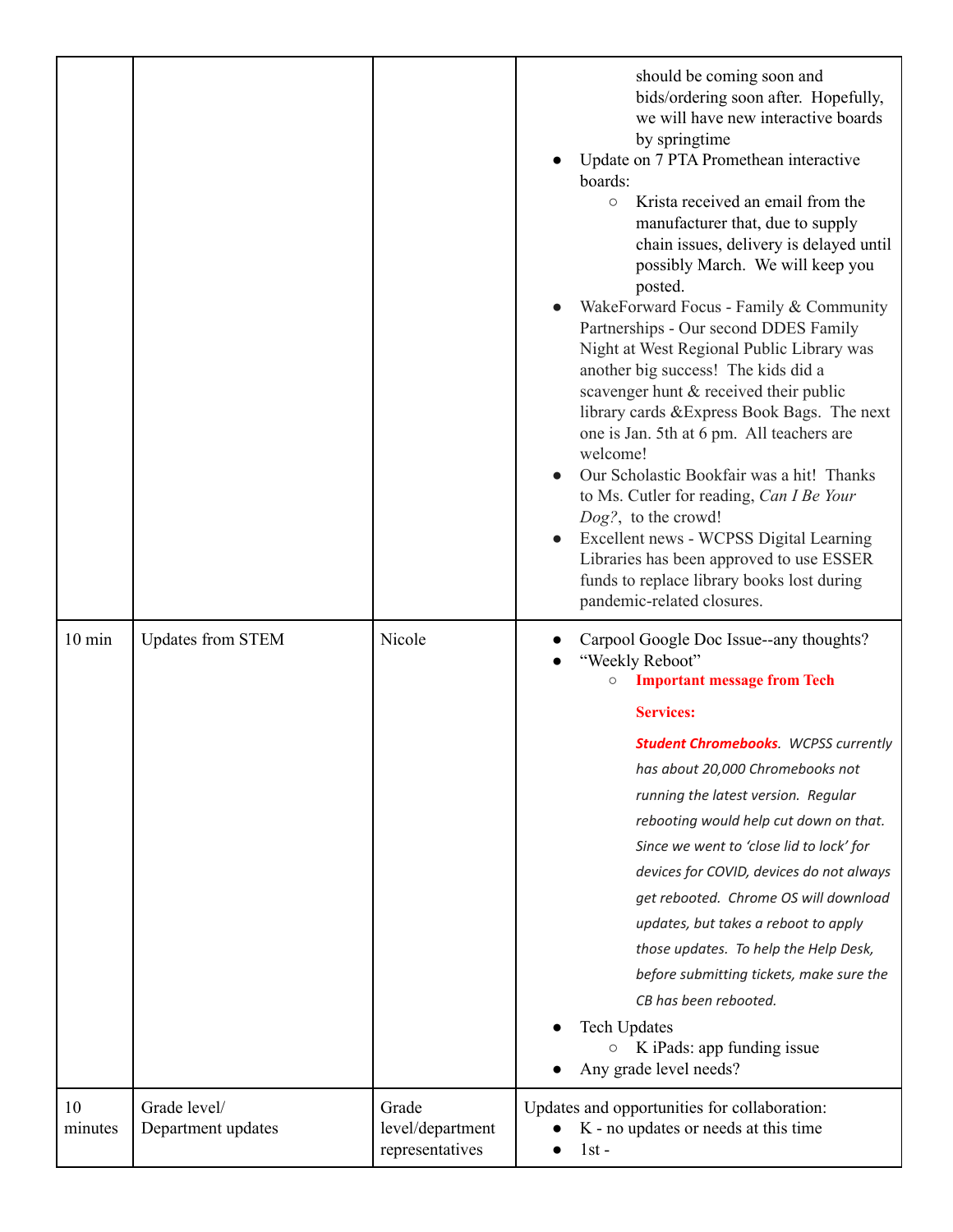|         |         |     | $2nd -$<br>3rd - no updates or needs at this time (field)<br>trip-art museum)<br>4th -<br>$5th -$<br>AIG - students have been finishing up their<br>websites; use of ipads with photo editing and<br>then loading into website<br>Media - creating videos in BrainPop<br>Admin - next year, there will be no Seesaw<br>(can't purchase, can't use, nothing) |
|---------|---------|-----|-------------------------------------------------------------------------------------------------------------------------------------------------------------------------------------------------------------------------------------------------------------------------------------------------------------------------------------------------------------|
| minutes | Wrap up | All |                                                                                                                                                                                                                                                                                                                                                             |

## **Action Steps:**

Meeting dates for the rest of the year:

Feb. 1 Mar. 1 Mar. 29 May 3

Carpool Google Doc Issue

What you're seeing displayed in your classroom:

| My Drive - Google Drive<br>$\boldsymbol{\mathsf{x}}$                           | Davis Drive Elementary Afternoo: X 2-3 STEM Q2 R5 - Google Slides X +                                                                                                                             |     |                                                                                                                                                                                                                                                                                                                                                 |     |               | σ<br>$\times$              |  |  |
|--------------------------------------------------------------------------------|---------------------------------------------------------------------------------------------------------------------------------------------------------------------------------------------------|-----|-------------------------------------------------------------------------------------------------------------------------------------------------------------------------------------------------------------------------------------------------------------------------------------------------------------------------------------------------|-----|---------------|----------------------------|--|--|
| # docs.google.com/document/d/1pvRRo4wlEauJoNIfPxkyUO7dTUyWT4PLHlEnm88rg38/edit |                                                                                                                                                                                                   |     |                                                                                                                                                                                                                                                                                                                                                 |     |               | $\omega$                   |  |  |
| <b>III</b> Apps                                                                | T WakelD M NCEdCloud <b>T</b> 2021-2022 DDE Staff T CCMAPP A My Drive <b>D</b> YouTube T DDE_STEM <b>Co</b> GoNoodle<br>Spotify <sup>on</sup> Cozi<br>STEM (Vy vClock                             |     |                                                                                                                                                                                                                                                                                                                                                 |     |               |                            |  |  |
| Ξ                                                                              | Davis Drive Elementary Afternoon Carpool *<br>$\alpha$ $\alpha$<br>ஈ<br><b>Share</b><br>File Edit View Insert Format Tools Add-ons Help Last edit was made 23 minutes ago by Christina Guay_Staf. |     |                                                                                                                                                                                                                                                                                                                                                 |     |               |                            |  |  |
| A, = 100% v Normal text v                                                      | Mali                                                                                                                                                                                              |     | <b>B <i>I</i></b> U A <b><i>I</i></b> @ <b>B D E</b> F <b>E</b> F <b>E</b> E <b>E</b> E <b>E</b>                                                                                                                                                                                                                                                |     |               |                            |  |  |
| $\leftarrow$<br><b>DDE Afternoon Carpool (Start</b>                            |                                                                                                                                                                                                   |     | Quietly wait and watch for your car to pull up.<br>*Listen for Mrs. Fair to call your number. She will<br>tell you which colored cone to go to. .<br>Hey everyone, just a quick announcement: Mr. G and I have been<br>having some issues with this carpool dismissal doc. We are<br>working on it, so thank you for your patience and support! |     |               | 1 of 8                     |  |  |
| Ľ.                                                                             | 366                                                                                                                                                                                               | 41  | 264                                                                                                                                                                                                                                                                                                                                             | 108 | 12            |                            |  |  |
|                                                                                | 332                                                                                                                                                                                               | 386 | 200                                                                                                                                                                                                                                                                                                                                             | 360 | 4th<br>Rafael |                            |  |  |
|                                                                                | <b>Brinley</b><br>Markman                                                                                                                                                                         | 141 | 146                                                                                                                                                                                                                                                                                                                                             | 142 | 190           | o                          |  |  |
| Type here to search                                                            | Ħ<br>$\circ$                                                                                                                                                                                      |     |                                                                                                                                                                                                                                                                                                                                                 |     |               | 257 PM<br>do.<br>12/7/2021 |  |  |

What Trevor and I are seeing on our phones: